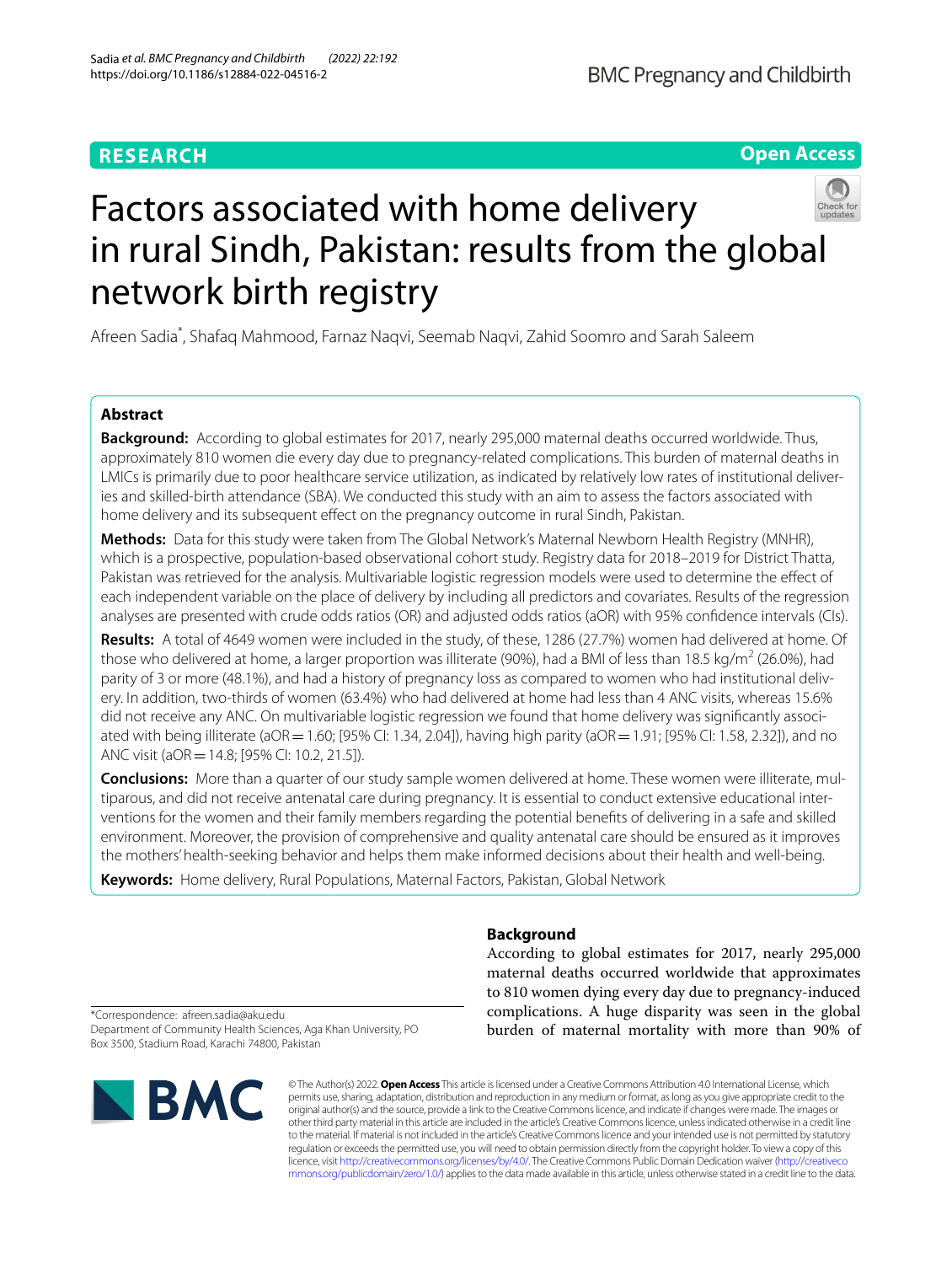deaths occurring in low-and middle-income countries (LMICs). Also, Sub-Saharan Africa and Southern Asia are together responsible for more than three-fourths of the estimated maternal mortality in 2017  $[1]$  $[1]$ . This burden of maternal deaths in LMICs is primarily due to poor healthcare service utilization, as indicated by relatively low rates of institutional deliveries and skilled-birth attendance (SBA) [[2](#page-8-1), [3\]](#page-8-2).

During the last decade, Pakistan has witnessed a gradual decline in its maternal mortality ratio (MMR) from 276 to 186 deaths per 100,000 live births [\[4](#page-8-3)]. However, it is still far away from reaching the target of 70 per 100,000 live births by 2030 as mentioned in Sustainable Development Goal (SDG) 3 [\[4](#page-8-3)]. Most maternal deaths occur due to a complex interplay of various social, economic, cultural, and health-system-related factors. These may include reduced accessibility to reproductive healthcare services, delayed health-seeking behaviors, lack of a skilled workforce, inadequate supplies and equipment, and poor referral services [\[5](#page-8-4)].

In LMICs, quality pregnancy and delivery care is largely provided by the private sector and mostly in urban areas, but it comes with a cost [\[6](#page-8-5)]. Public sector hospitals are overburdened, understafed, and lack quality. With more emphasis on facility-based delivery by the experts, more women are now approaching hospitals in LMICs for delivery care, and this change is observed in rural areas as well.

In Pakistan, in large urban areas, 81% of deliveries occur in a facility, while in rural areas this proportion drops to 50%  $[4]$  $[4]$ . This urban–rural difference for the place of delivery is highest in Sindh with 42% of childbirths occurring at home in rural areas as compared to 28% in urban areas  $[4]$  $[4]$ . In our study site in district Thatta Sindh, basic and comprehensive emergency obstetric and newborn care (B- and C- EmONC) services are ofered at diferent tiers of the government healthcare system, which is also supported by several small maternity homes and private providers. In the public sector, the primary level facilities include basic health units (BHUs), and rural health centers (RHCs) that provide B-EmONC services, whereas, the 24-h C-EmONC services are provided by Taluka (sub-district) and district level hospitals that act as secondary level facilities [[7,](#page-8-6) [8\]](#page-8-7). In rural areas, because of poverty and long distances to health facilities, women still go for home delivery by an unskilled birth attendant  $[9, 10]$  $[9, 10]$  $[9, 10]$  $[9, 10]$  which can result in complications such as stillbirth, post-partum hemorrhage, neonatal tetanus, retained products of conception, and perineal injuries [\[9](#page-8-8)[–11](#page-8-10)]. Although there is mixed evidence available from LMICs regarding institutional births, deliveries that take place at health care facilities with a better enabling environment and good quality of care have been linked to improved survival of both the mother and the baby [[12–](#page-8-11)[16\]](#page-8-12).

Women's preference for home delivery is mostly infuenced by their previous obstetrical experience, distance to the facility, socio-economic status, education level, order of birth, limited role in decision making, and easy access to traditional birth attendants (TBAs) [[17](#page-8-13)[–19](#page-8-14)]. Few studies in Pakistan have explored the factors related to women's preference for home vs. facility-based delivery [\[20\]](#page-8-15). However, these factors are not well understood in rural settings where the magnitude of the problem is even higher [\[21](#page-8-16)]. We conducted this study with an objective to assess the factors associated with home delivery and its subsequent efect on the pregnancy outcome in district Thatta rural Sindh, Pakistan.

## **Methodology**

#### *Study design and population*

Data for this study were taken from The Global Network's Maternal Newborn Health Registry (MNHR), which is a prospective, population-based observational study based on a birth registry that has been maintained for more than 15 years [[22\]](#page-8-17). Registry data for 2018–2019 for District Thatta, Pakistan were retrieved for this analysis from the local site. All married women aged 18 years and above who gave birth in the previous six months were considered eligible. A total of 4649 women were included in the analysis and were stratifed into women who gave birth at home and those who gave birth at a health facility.

#### *Data collection procedure*

This study was undertaken as part of the Global Network for Women and Children's Health Research (Global Network), a multi-country research network funded by the US National Institute of Child Health and Human Development (NICHD). The MNHR is a prospective, population-based observational study that includes all pregnant women, their newborns, and their outcomes in defned geographic communities (clusters). In these clusters, there are approximately 300 to 500 births annually. There are currently 8–10 clusters at each of the Global Network sites in western Kenya, Zambia (Kafue and Chongwe), the Democratic Republic of the Congo (DRC) (North and South Ubangi Province), Pakistan (Thatta in Sindh Provence), India (Belagavi and Nagpur), Guatemala (Chimaltenango) and Bangladesh (District Tangail). The MNHR was initiated at each of the study sites between 2008 and 2009, except for the DRC, which joined the Global Network in 2014, and the Bangladesh site which joined the Global Network in 2018. The objective of the MNHR study is to enroll pregnant women by 20 weeks gestation and to obtain data on pregnancy outcomes for all deliveries that take place within the community. Each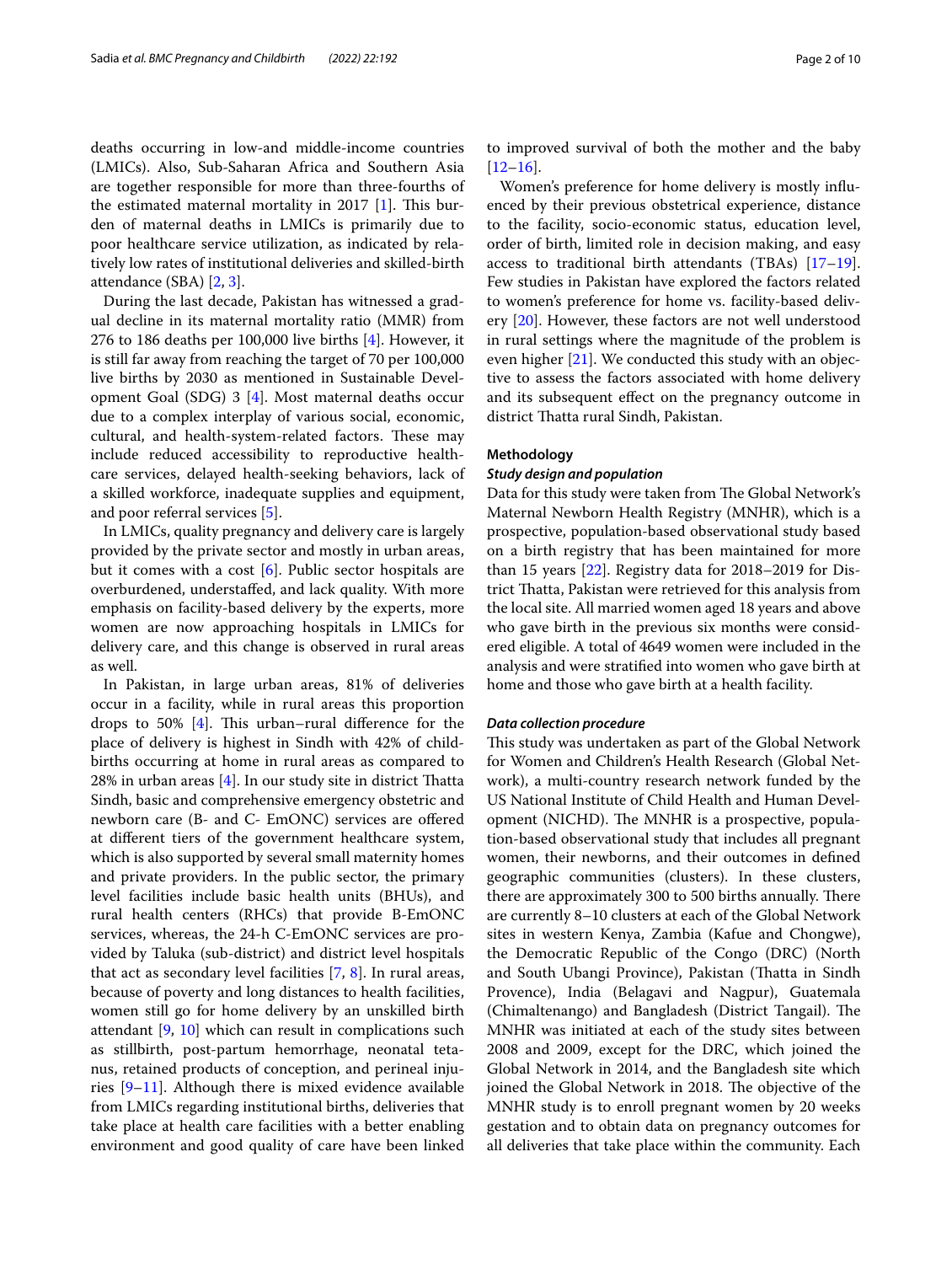community employs registry administrators (RAs) who are paid community health workers or nurses recruited from the local communities. Every RA identifes and tracks these pregnancies and their outcomes in coordination with community elders, birth attendants, and other healthcare workers. Follow-up visits are conducted after delivery and at 42-days post-partum. During the followup visit, in addition to pregnancy outcome, questions related to ANC visits are asked. Moreover, the provision of specifc preventive care services such as the usage of vitamins/iron, tetanus toxoid (TT) vaccine, and HIV testing are also captured as binary responses. The research administrator at each site ensures the completeness and accuracy of the data collected at each site [\[23](#page-8-18), [22](#page-8-17)].

#### *Outcomes and independent variables*

We used registry data of 2018–2019 for Pakistan for our study purpose. Our study outcome was the place of delivery categorized as home or facility delivery. Factors related to the place of delivery were categorized into the following: 1) Socio-demographic including maternal age, educational status, socioeconomic status, 2) Maternal factors including BMI, hemoglobin, parity, the outcome of last pregnancy, and history of previous C-sections, 3) Pregnancy and delivery care including the number of ANC visits, iron and calcium supplements, maternal tetanus vaccination, maternal complications, obstetrics complications, and birth outcomes.

#### *Operational defnitions*

*Maternal education* We have categorized maternal education into illiterate and literate. Illiterate refers to all those women having no formal schooling and were not able to read or write, whereas women having any schooling and were able to read or write were categorized as literate.

*Socioeconomic status* Composite scores were calculated based on assets and house ownership then categorized on basis of quartiles (lower, middle, and high).

*Suspected reproductive tract infection (RTI)* Defned as an infection of the genital tract in which fever is present with pelvic pain, abnormal vaginal discharge/ presence of pus, abnormal smell / foul odor of discharge, and/or delay in the reduction of the size of the uterus (<2 cm per day in the frst 8 days).

*Pregnancy and delivery complications* It includes obstructed labour/Prolonged labour/failure to Progress in labor /antepartum hemorrhage/ / hypertension, pre-eclampsia, eclampsia, postpartum hemorrhage/ and suspected RTI.

*Pregnancy loss* We have considered stillbirth (death of fetus>20 weeks) as pregnancy loss.

# *Statistical methods*

SPSS V.19.0 (SPSS Inc, Chicago, Illinois, USA) was used for the analysis. Frequencies and proportions were reported for all the independent factors. We have used the Chi-square test to assess the frequency distribution and the relationship of independent factors with the place of delivery. The strength of association between the outcome variable and independent variables (covariates) is expressed by calculating the odds ratio (OR) and their 95% confdence interval. Univariate logistic regression was applied and variables with a  $p$ -value of <0.2 were included in multivariate analysis using forward stepwise multiple logistic regression techniques to evaluate the independent efect of each variable on the place of delivery by controlling the efect of other variables. Finally, multivariable logistic regression models were developed to determine the efect of each independent variable on the place of delivery by including all predictors and covariates. Results of the regression analyses are presented with crude odds ratios (OR) and adjusted odds ratios (aOR) with 95% confdence intervals (CIs).

## *Ethical approval*

The study was approved by the Ethical Review Committee (ERC) of Aga Khan University. All women provided informed consent for participation in the study including data collection and the follow-up visits at the time of data collection by MNHR research assistants.

# **Results**

# **Socio‑demographic characteristics of the study participants**

A total of 4649 women were included in this study, of these, 1286 (27.7%) women had delivered at home. In both the groups, almost all the women were in the age group of 20–35 years. A larger proportion of women (89.9%) who delivered at home were illiterate having no formal education as compared to those who delivered at a facility (80.4%). No major socioeconomic diferences were observed between the two groups (Table [1](#page-3-0)).

# **Pregnancy and delivery care factors of the study participants**

A higher proportion of women (26%) who delivered at home had a BMI <  $18.5 \text{ kg/m}^2$  as compared to the institutionally delivered women (20.7%). Around 17.3% of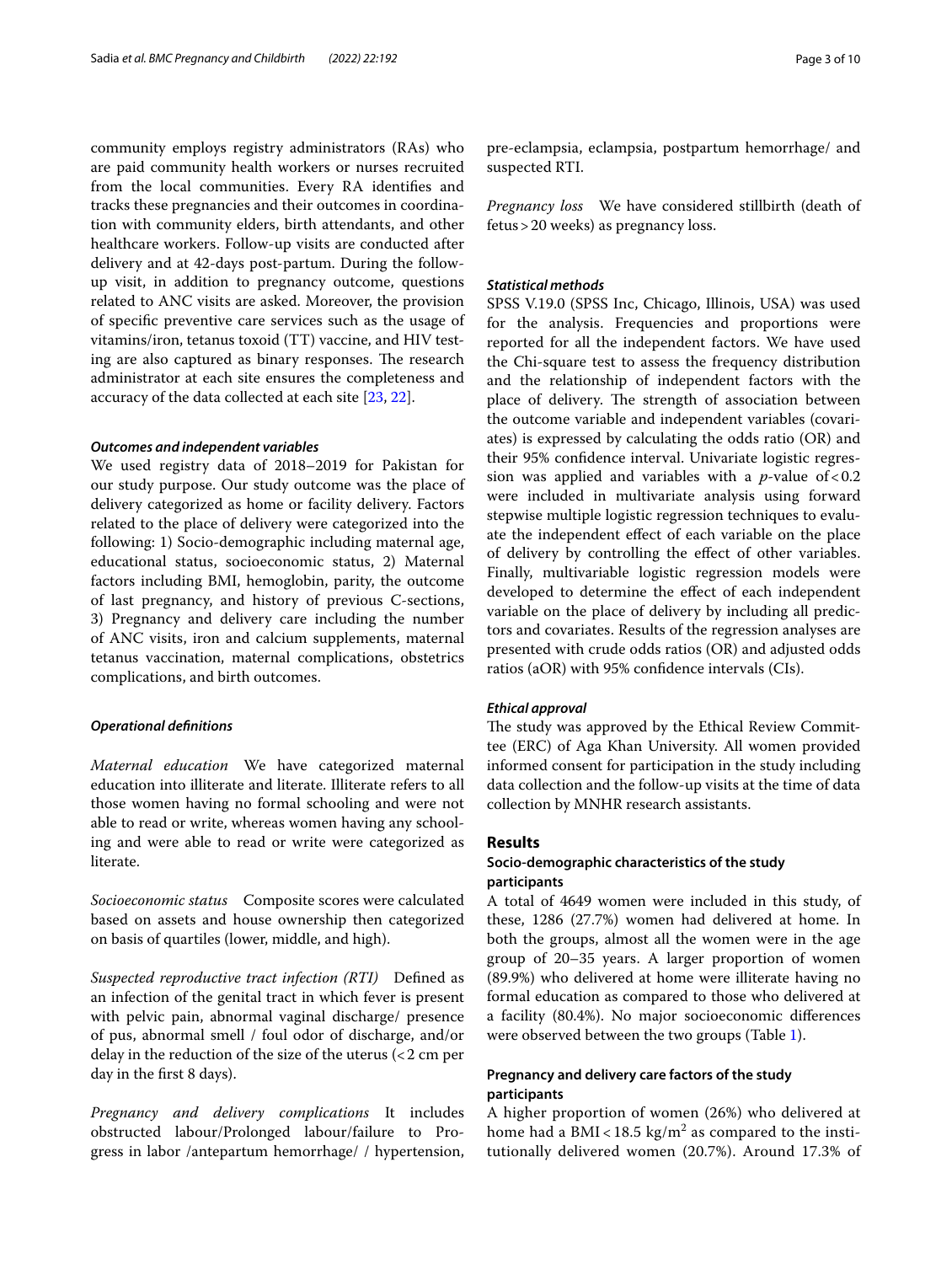<span id="page-3-0"></span>**Table 1** Socio-demographic and maternal factors of the study participants *n*=4649

| <b>Variables</b>                       | home                              | Women delivering at |            | <b>Women delivering</b><br>at a facility |  |  |  |
|----------------------------------------|-----------------------------------|---------------------|------------|------------------------------------------|--|--|--|
|                                        | $N = 1286$                        |                     | $N = 3363$ |                                          |  |  |  |
|                                        | n                                 | $\%$                | n          | $\%$                                     |  |  |  |
| Socio-demographic Factors              |                                   |                     |            |                                          |  |  |  |
| Maternal age (years)                   |                                   |                     |            |                                          |  |  |  |
| < 20                                   | 32                                | 2.50%               | 118        | 3.50%                                    |  |  |  |
| $20 - 35$                              | 1149                              | 89.30%              | 3076       | 91.50%                                   |  |  |  |
| > 36                                   | 105                               | 8.20%               | 169        | 5.00%                                    |  |  |  |
| Maternal education $^{\text{a}}$       |                                   |                     |            |                                          |  |  |  |
| Illiterate                             | 1156                              | 89.90%              | 2703       | 80.40%                                   |  |  |  |
| Literate                               | 130                               | 10.10%              | 660        | 19.60%                                   |  |  |  |
|                                        | Socioeconomic status <sup>b</sup> |                     |            |                                          |  |  |  |
| Lower                                  | 591                               | 46.20%              | 1599       | 47.50%                                   |  |  |  |
| Middle                                 | 684                               | 53.00%              | 1726       | 51.30%                                   |  |  |  |
| High                                   | 11                                | 0.80%               | 38         | 1.20%                                    |  |  |  |
| <b>Maternal Factors</b>                |                                   |                     |            |                                          |  |  |  |
| BMI ( $\text{kg/m}^2$ )                |                                   |                     |            |                                          |  |  |  |
| < 18.5                                 | 330                               | 25.80%              | 693        | 20.70%                                   |  |  |  |
| $18.5 - 23$                            | 741                               | 57.80%              | 1861       | 55.60%                                   |  |  |  |
| >23                                    | 210                               | 16.40%              | 792        | 23.70%                                   |  |  |  |
| Maternal hemoglobin (gm/dl) $n = 4623$ |                                   |                     |            |                                          |  |  |  |
| < 8                                    | 153                               | 12.00%              | 363        | 10.80%                                   |  |  |  |
| $8 - 10$                               | 688                               | 54.00%              | 1599       | 47.80%                                   |  |  |  |
| 10.1 and above                         | 433                               | 34.00%              | 1386       | 41.40%                                   |  |  |  |
| Parity                                 |                                   |                     |            |                                          |  |  |  |
| $\Omega$                               | 222                               | 17.30%              | 900        | 26.80%                                   |  |  |  |
| $1 - 2$                                | 446                               | 34.70%              | 1214       | 36.10%                                   |  |  |  |
| 3 and above                            | 618                               | 48.10%              | 1249       | 37.10%                                   |  |  |  |
| Outcome of last pregnancy <sup>c</sup> |                                   |                     |            |                                          |  |  |  |
| Pregnancy loss                         | 247                               | 19.20%              | 961        | 28.60%                                   |  |  |  |
| Live Birth                             | 1039                              | 80.80%              | 2402       | 71.40%                                   |  |  |  |
| <b>History of C-sections</b>           |                                   |                     |            |                                          |  |  |  |
| No                                     | 1239                              | 96.30%              | 2992       | 89.00%                                   |  |  |  |
| Yes                                    | 47                                | 3.70%               | 371        | 11.00%                                   |  |  |  |

<sup>a</sup> Illiterate includes women with no schooling and Literate includes primary, secondary, higher secondary and above

**b** Composite scores were calculated based on assets and house ownership and then categorized on basis of quartiles

**c** Pregnancy loss includes stillbirths and miscarriages

women who delivered at home and 26.8% who delivered at the facility were nulliparous. Nearly half of the home-delivered women (48.1%) had parity of 3 or more as compared to 37% who delivered at a hospital. The history of miscarriage or stillbirth was more common in institutionally delivered women (28.6%) as compared to home-based births (19%).

For the most recent delivery, the proportion of women who had not received any ANC was higher (15.6%) among women who delivered at home as compared to the facility-based births (1.5%). Moreover, a vast majority of women (63.4%) who delivered at home were unable to meet the minimum criteria of 4 ANC visits as compared to the institutional deliveries (44.9%) (Table [2](#page-4-0)). In addition, the frequency of tetanus vaccination was also higher for women who had facility-based delivery (56%) as compared to the women who had home births (33%). Approximately 30% of the women delivering at home had gestational age<37 weeks as compared to those delivering at a facility i.e., 28.9%. Among home deliveries, 4.8% did not have a live birth as compared to 4.6% among facility-based births. (Table [2](#page-4-0)).

# **Regression analysis of factors associated with place of delivery (home vs. Facility)**

In univariate analysis, older maternal age, illiteracy, higher parity, and live birth outcome of last pregnancy were signifcantly associated with the place of delivery (Table [3\)](#page-5-0). In multivariable logistic model,after adjusting for age, education, BMI, parity and ANC visits, we found, that women who were illiterate ( $aOR=1.60$ ; [95% CI: 1.34, 2.04]), having BMI of < 18 (kg/m<sup>2</sup>) and > 23 (kg/m<sup>2</sup>)  $(aOR = 1.21; [95\% CI: 1.03, 2.42]$  and  $aOR = 1.77; [95\%]$ CI: 1.64, 2.92, respectively]), and without any ANC [95% CI: 10.2, 21.5] had greater odds of delivering at home as compared to their counterparts (Table [4](#page-7-0)).

# **Discussion**

In our study sample, more than a quarter (27.7%) of pregnant women had delivered at home. A larger proportion of women (89.9%) who delivered at home were illiterate having no formal education. Older age group, being illiterate, having high parity, having no ANC visits were the factors which were signifcantly associated with home delivery. Also, those who delivered at home were twice more at odds of developing some form of complication either natally, during delivery, or in the post-partum period.

Although the institutional delivery rates have increased steadily in Pakistan over the past two decades (from 13% in 1991 to 66% in 2018), more than a third of women in rural areas still deliver at home. With more emphasis on facility-based delivery by the experts, more women are now approaching hospitals in LMICs for delivery care. However, the poorly prepared health system is not yet ready to take the brunt of ever-increasing numbers of women approaching the hospitals, and quality of care has become a major issue in providing optimal care to women and their newborns [[6\]](#page-8-5). Despite the availability of health centers in almost all administrative areas of the province,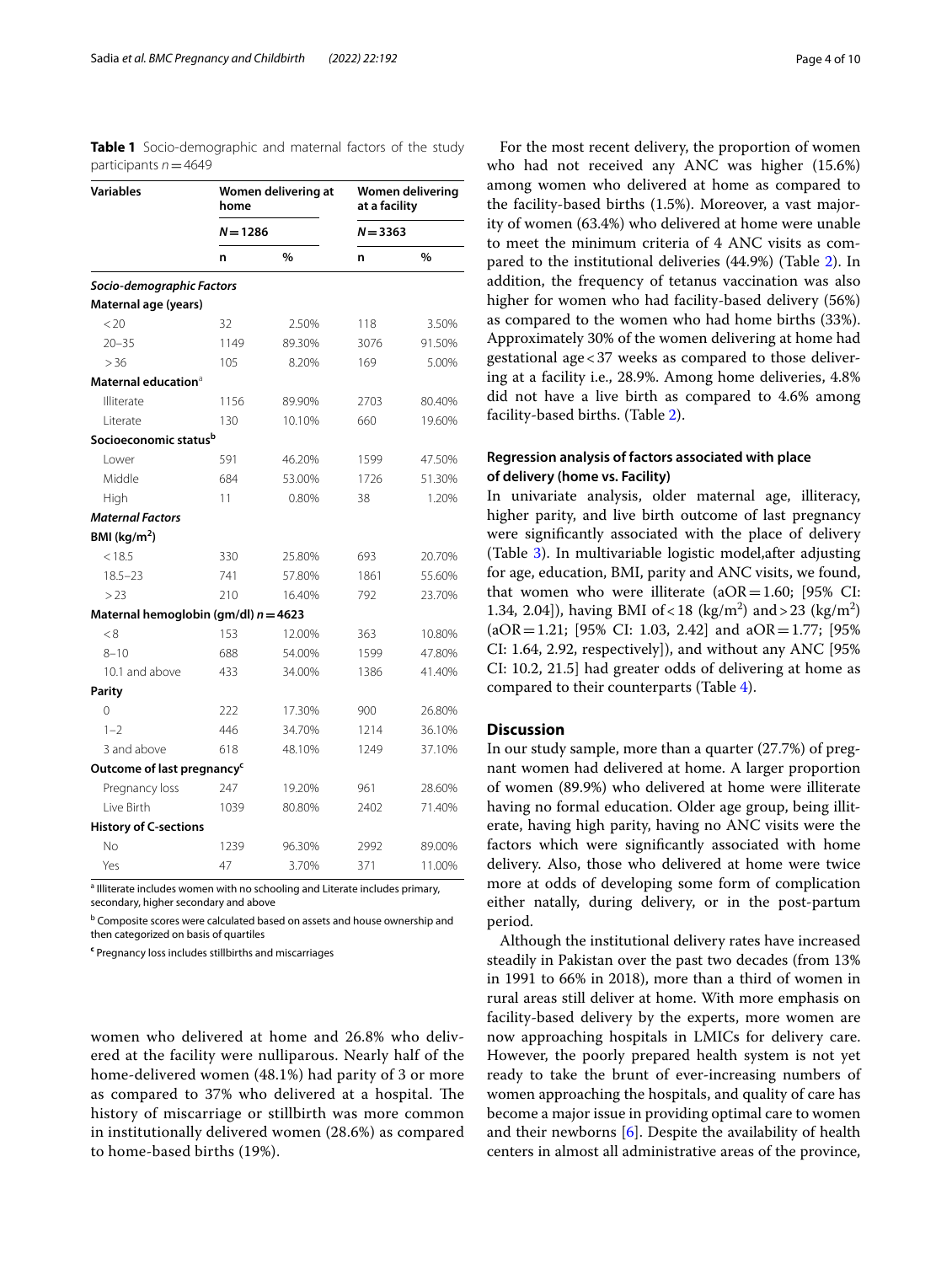<span id="page-4-0"></span>**Table 2** Pregnancy and delivery care factors of recent pregnancy *n*=4649

| <b>Variables</b>                                          | Women delivering<br>at home<br>$N = 1286$ |        | Women<br>delivering at<br>facility<br>$N = 3363$ |        |
|-----------------------------------------------------------|-------------------------------------------|--------|--------------------------------------------------|--------|
|                                                           |                                           |        |                                                  |        |
|                                                           | n                                         | %      | n                                                | %      |
| Received ANC during pregnancy                             |                                           |        |                                                  |        |
| No ANC                                                    | 201                                       | 15.60% | 51                                               | 1.50%  |
| $<$ 4 visits                                              | 815                                       | 63.40% | 1509                                             | 44.90% |
| 4 or more visits                                          | 270                                       | 21.00% | 1803                                             | 53.60% |
| <b>Maternal tetanus vaccinations</b>                      |                                           |        |                                                  |        |
| No                                                        | 860                                       | 66.90% | 1475                                             | 43.90% |
| Yes                                                       | 426                                       | 33.10% | 1888                                             | 56.10% |
| Iron supplementation                                      |                                           |        |                                                  |        |
| <b>No</b>                                                 | 534                                       | 41.50% | 706                                              | 21.00% |
| Yes                                                       | 752                                       | 58.50% | 2657                                             | 79.00% |
| <b>Calcium supplementation</b>                            |                                           |        |                                                  |        |
| <b>No</b>                                                 | 493                                       | 38.30% | 576                                              | 17.10% |
| Yes                                                       | 793                                       | 61.70% | 2787                                             | 82.90% |
| <b>Gestational age at delivery (weeks)</b>                |                                           |        |                                                  |        |
| < 37                                                      | 268                                       | 30%    | 936                                              | 28.90% |
| >37                                                       | 625                                       | 70%    | 2304                                             | 71.10% |
| Obstructed labour/prolonged labour                        |                                           |        |                                                  |        |
| /failure to progress                                      |                                           |        |                                                  |        |
| No                                                        | 1260                                      | 98%    | 3135                                             | 93.20% |
| Yes                                                       | 26                                        | 2.00%  | 228                                              | 6.80%  |
| Obstetric hemorrhage                                      |                                           |        |                                                  |        |
| <b>No</b>                                                 | 1266                                      | 98.40% | 3206                                             | 95.30% |
| Yes                                                       | 20                                        | 1.60%  | 157                                              | 4.70%  |
| Hypertension/preeclampsia/eclampsia                       |                                           |        |                                                  |        |
| No                                                        | 1277                                      | 99.30% | 3200                                             | 95.20% |
| Yes                                                       | 9                                         | 0.70%  | 163                                              | 4.80%  |
| Suspected reproductive tract infection (RTI) <sup>a</sup> |                                           |        |                                                  |        |
| No                                                        | 1272                                      | 98.90% | 3212                                             | 95.50% |
| Yes                                                       | 14                                        | 1.10%  | 151                                              | 4.50%  |
| Birth Outcomes of recent pregnancy <sup>b</sup>           |                                           |        |                                                  |        |
| Live Birth                                                | 850                                       | 66.10% | 3093                                             | 91.90% |
| Not a live birth                                          | 43                                        | 4.8%   | 148                                              | 4.6%   |
| Birth weight (gm)                                         |                                           |        |                                                  |        |
| Normal weight ( $\geq$ 2500)                              | 668                                       | 74.80% | 2490                                             | 76.90% |
| Low birth weight (< 2500)                                 | 225                                       | 25.20% | 750                                              | 23.10% |

<sup>a</sup> Defined as an infection of the genital tract in which fever is present with pelvic pain, abnormal vaginal discharge/ presence of pus, abnormal smell / foul odor of discharge, and/or delay in the reduction of the size of the uterus (<2 cm per day in the frst 8 days)

<sup>b</sup> Not a live birth includes stillbirths

previous studies have also depicted poor utilization and access to quality maternal care services. According to the recent Pakistan Demographic and Health Survey (PDHS 2017–18), about 1 in 3 births in Pakistan take

place at home, and this proportion is much higher in the rural areas (41%) as compared to the urban areas (19%) [[24\]](#page-8-19). Literature from other regions of the world has also established a higher rate of obstetrical complications among rural women [[25](#page-8-20), [26](#page-8-21)]. It has been found that rural women have a 9 times increased risk of severe morbidity and mortality following childbirth [\[25](#page-8-20)]. Although there are several clinical and social determinants of this huge rural–urban disparity in maternal health, the lack of professional delivery care is one of the key factors responsible for this inequality. Hence, an important step towards improving maternal and child health outcomes is to increase the coverage of skilled delivery care for rural women [\[26](#page-8-21)].

The literature has established a positive association between maternal age and place of delivery [[27](#page-8-22)[–29](#page-8-23)]. Young teenage mothers are more likely to deliver at a health care facility as compared to older mothers. One possible explanation for this is the gradual decline in the perceived complexity of pregnancy and childbirth complications with rising age. [[28](#page-8-24)] Parveen Z et al. in their secondary analysis of PDHS 2012–13 reported 11 times higher odds of home delivery in women above 34 years of age [[28\]](#page-8-24). Similarly, in our study women above 35 years of age were twice as likely to deliver at home as compared to their younger counterparts. Experience of successful deliveries conducted at home might serve as a future determinant of home-based delivery in older women [[30\]](#page-8-25). Also, older age females are more inclined towards traditional methods and are less likely to use modern healthcare facilities [\[31](#page-8-26)].

Another factor infuencing the delivery place is the parity of the mother. In our study, we found nearly half (48%) of the multiparous women delivering at home as compared to the nulliparous women. Similar results were reported by a study in Nepal where a high prevalence of home deliveries was found in multiparous women [[29](#page-8-23)]. It is believed that since nulliparous females do not have any prior experience of childbirth and are more apprehensive about their delivery, thus they are more likely to deliver at an institutional setting as compared to the multiparous women who have had their past deliveries conducted at home  $[32]$  $[32]$ . Therefore, older females with higher parity should be specifcally targeted during educational intervention programs to raise their awareness regarding the importance of institutional deliveries.

Furthermore, higher educational attainment by both the mother and the father has proved to be important predictors of hospital delivery [\[33](#page-8-28)]. A person with better educational status is more likely to understand the health education messages that ultimately lead to improved health decisions [\[34\]](#page-8-29). Our study also found that uneducated mothers were more inclined towards home-based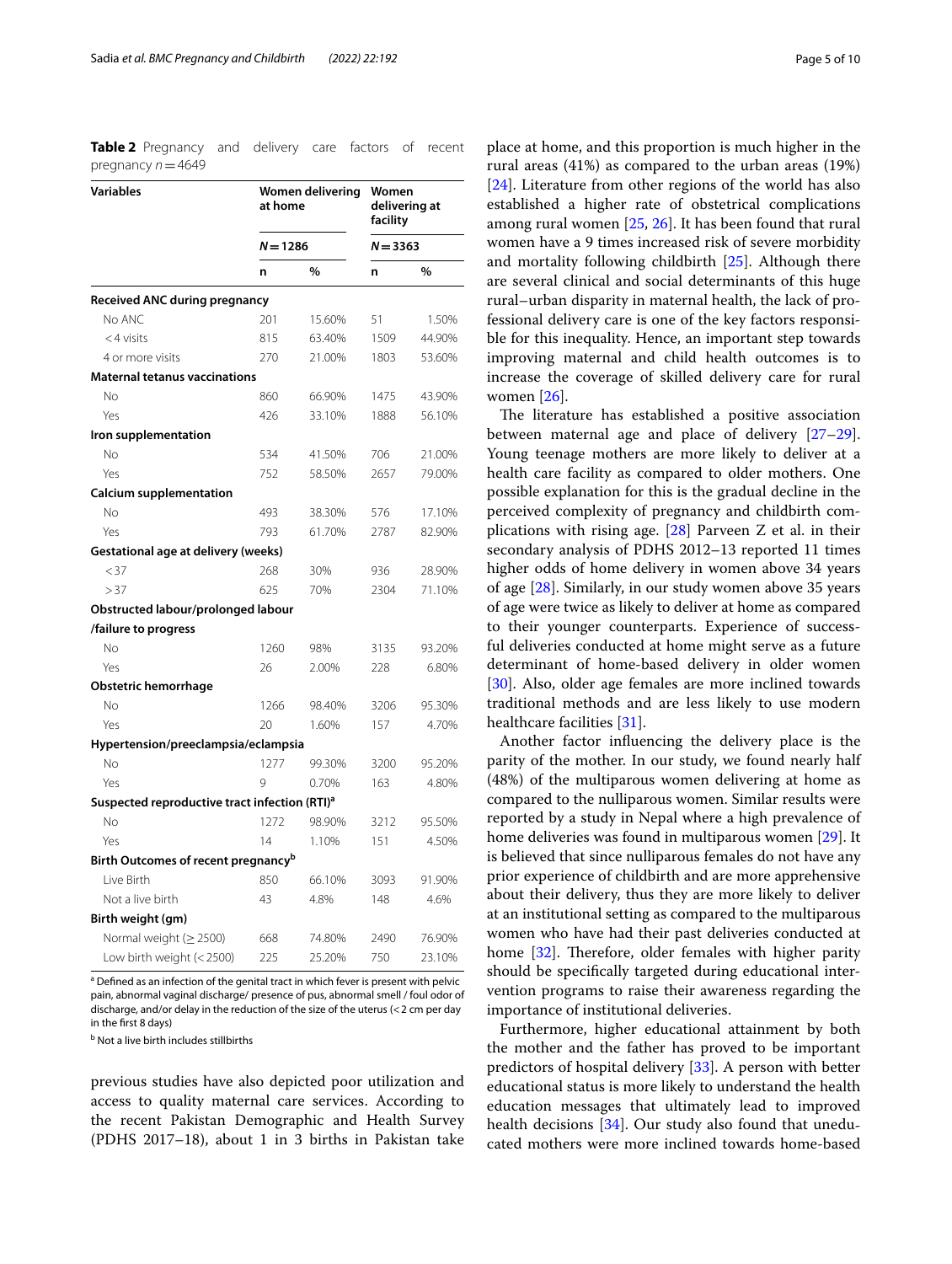<span id="page-5-0"></span>**Table 3** Univariate Logistic Regression of Socio-demographic, Maternal, Pregnancy and Delivery care factors associated with home delivery, crude odds ratios and 95% CI (*n*=4649)

| Variable                                                   | Crude Odds Ratio (95% CI) | P-value |
|------------------------------------------------------------|---------------------------|---------|
| Socio-demographic Factors                                  |                           |         |
| Maternal age (years)                                       |                           |         |
| < 20                                                       | ref                       |         |
| $20 - 35$                                                  | 1.37 (0.92, 2.04)         | 0.113   |
| >35                                                        | 2.29 (1.44,3.63)          | < 0.001 |
| <b>Maternal Education</b>                                  |                           |         |
| Illiterate                                                 | 2.17(1.77, 2.65)          | < 0.001 |
| Literate                                                   | ref                       |         |
| <b>Maternal Factors</b>                                    |                           |         |
| BMI ( $kg/m2$ )                                            |                           |         |
| $18.5 - 23$                                                | ref                       |         |
| < 18.5                                                     | 1.19 (1.02, 1.39)         | 0.025   |
| >23                                                        | 0.66 (0.56, 0.79)         | < 0.001 |
| Maternal Hemoglobin (gm/dl)                                |                           |         |
| $< 8$                                                      | 1.34 (1.08, 1.67)         | 0.007   |
| $8 - 10$                                                   | 1.37 (1.19, 1.58)         | 0.002   |
| 10.1 and above                                             | ref                       |         |
| <b>Parity</b>                                              |                           |         |
| $\mathbb O$                                                | ref                       |         |
| $1 - 2$                                                    | 1.49 (1.24, 1.78)         | < 0.001 |
| 3 and above                                                | 2.00 (1.68, 2.39)         | < 0.001 |
| <b>Outcome of Last pregnancy</b>                           |                           |         |
| Pregnancy Loss                                             | ref                       |         |
| live birth                                                 | 1.68 (1.44, 1.97)         | < 0.001 |
| <b>History of C-sections</b>                               |                           |         |
| No                                                         | 3.26 (2.39, 4.45)         | 0.002   |
| Yes                                                        | ref                       |         |
| Pregnancy and delivery care Factors                        |                           |         |
| Received ANC during pregnancy                              |                           |         |
| No ANC                                                     | 26.39 (18.87,36.71)       | < 0.001 |
| $<$ 4 visits                                               | 3.61 (3.09, 4.20)         | < 0.001 |
| 4 or more visits                                           | ref                       |         |
| <b>Maternal tetanus vaccination</b>                        |                           |         |
| No                                                         | 2.58 (2.26, 2.96)         | < 0.001 |
| Yes                                                        | ref                       |         |
| Iron supplementation                                       |                           |         |
| No                                                         | 2.67 (2.33, 3.07)         | < 0.001 |
| Yes                                                        | ref                       |         |
| <b>Calcium supplementation</b>                             |                           |         |
| No                                                         | 3.01 (2.61, 3.47)         | < 0.001 |
| Yes                                                        | ref                       |         |
| Gestational age at delivery (weeks)                        |                           |         |
| $<$ 37                                                     | 1.06 (0.89,1.24)          | 0.513   |
| >37                                                        | ref                       |         |
| Complications in pregnancy and after delivery <sup>a</sup> |                           |         |
| Yes                                                        | ref                       |         |
| No                                                         | 0.28(0.19, 0.32)          | < 0.001 |
| Birth Outcome of recent pregnancy <sup>b</sup>             |                           |         |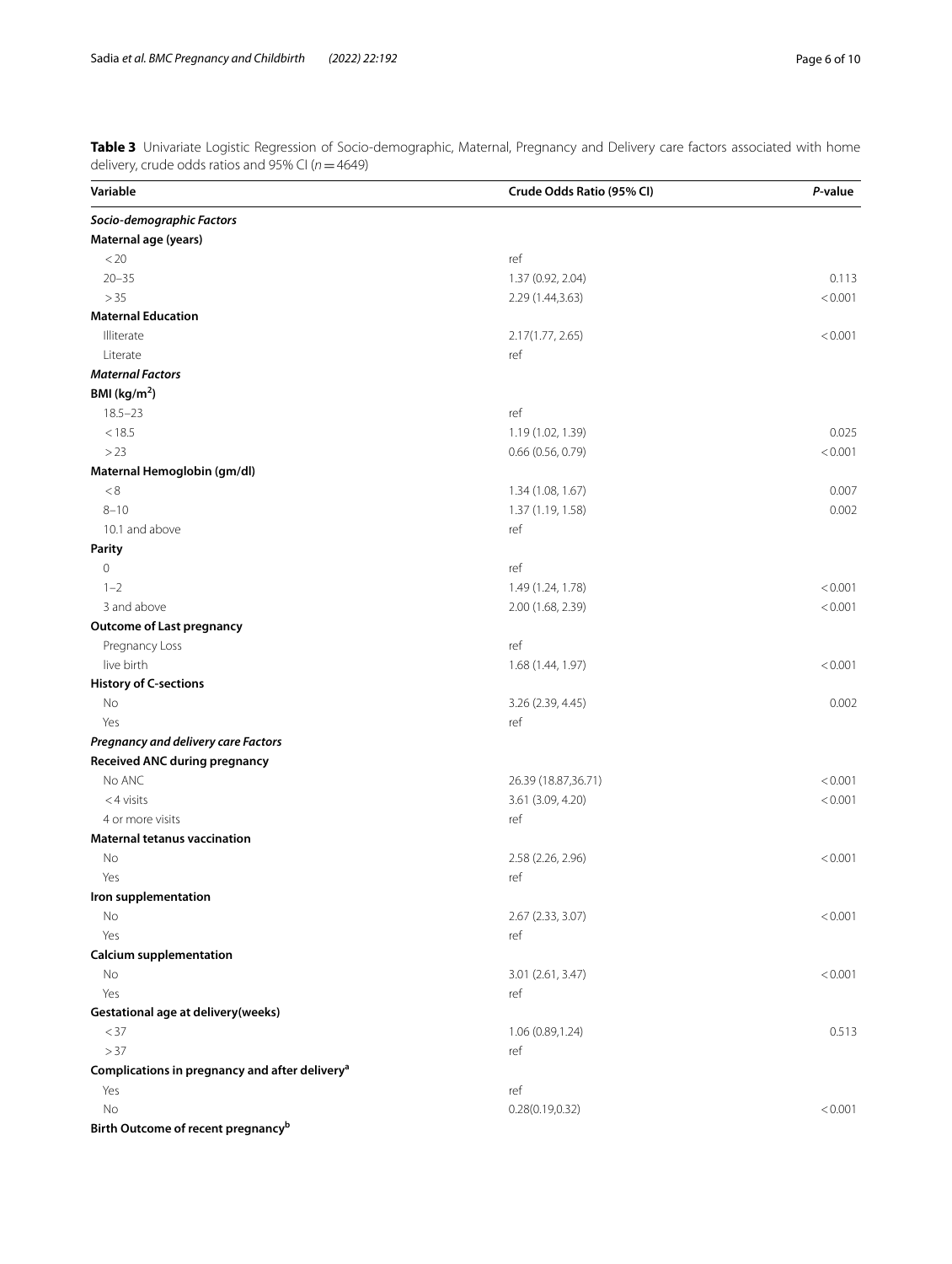**Table 3** (continued)

| Variable                     | Crude Odds Ratio (95% CI) | P-value |
|------------------------------|---------------------------|---------|
| Live birth                   | ref                       |         |
| Not a live Birth             | 4.89(4.17,5.73)           | < 0.001 |
| Birth weight (gm)            |                           |         |
| Normal Weight ( $\geq$ 2500) | ref                       |         |
| Low birth weight $(< 2500)$  | 1.19(0.94,1.32)           | -0.2    |

<sup>a</sup> Obstructed labour/Prolonged labour/failure to Progress/antepartum hemorrhage/ postpartum hemorrhage/ hypertension, pre-eclampsia, eclampsia and severe infection

<sup>b</sup> Not a live birth includes stillbirths

delivery. These findings are consistent with the previous studies conducted in low-income countries where women with better educational status were 9 times more likely to have an institutional delivery as compared to the less educated mothers [[33,](#page-8-28) [35\]](#page-8-30). It has been postulated that a woman becomes more infuential in the decisionmaking process with higher educational attainment and thus able to make better choices for herself and her baby [[35\]](#page-8-30).

According to the fndings of a qualitative survey conducted in rural Sindh, poor quality of health care services and fear of operative delivery also inhibited the mothers from having institution-based deliveries. Some of the females believe that doctors conduct unnecessary C-sections to earn money, hence they prefer to deliver at home. Moreover, some females also complained about the nonsupportive and non-empathetic behavior of doctors with the mother during childbirth, hence they are more comfortable having their deliveries with traditional birth attendants (TBA) who spend more time listening to their concerns and problems [\[36](#page-9-0)].

ANC utilization during pregnancy is another important predictor of institutional delivery. It is often considered as the frst point of contact for many women to gain information regarding their pregnancy and possible complications they may encounter during childbirth. Tsegay et al. established a positive correlation between ANC attendance and hospital delivery [[37\]](#page-9-1). Likewise, studies from other LMICs have also reported similar fndings [[17,](#page-8-13) [29,](#page-8-23) [38\]](#page-9-2). In our study, women who did not avail of any ANC services were fourteen times more likely to deliver at home as compared to the women with four or more ANC visits. The ANC coverage in Pakistan has improved much in the past few years, but a vast majority of females do not meet the minimum WHO criteria of eight ANC visits [[24\]](#page-8-19). In our study, around 67% of the women had no tetanus vaccination which is also refected by poor ANC during the pregnancy. These results are in line with a study done by Yaya et al. in which women who had attended at least four ANC visits had higher odds of having tetanus immunization [[39\]](#page-9-3). Failing to optimize ANC services for rural women is a potential missed opportunity to reduce adverse health outcomes associated with unsafe childbirth.

In this study, we also found that women who delivered at home had more complications as compared to their counterparts. Childbirth is often considered to be a normal phenomenon by many rural females, and in the absence of complications in previous pregnancies, they usually wish to deliver at their homes. A qualitative survey conducted in rural settings of a lower-income country reported that even those females who lived near a healthcare facility did not consider hospital delivery essential when the perceived risk of labor was low [\[40](#page-9-4)]. Also, in another study home deliveries were associated with increased maternal morbidity especially the third stage complications [[41](#page-9-5)].

The findings of this study have shed light on some of the key factors that serve as a barrier to safe and skilled delivery in an institutional setting. We found that the odds of having a home delivery were signifcantly higher among less-educated females, with higher parity, and with low ANC attendance. Considering the above fndings, stakeholders and policymakers should develop efective strategies that could overcome the barriers to safe and skilled delivery of care, as identifed by this study. For example, educating mothers with a previous history of home delivery could be useful in shaping their future decision by improving their understanding of the potential benefts associated with hospital-based delivery [\[20\]](#page-8-15). Also, radical steps should be taken to reduce gender disparity in education, particularly in rural areas, where females are discouraged to acquire basic education. It is implied that an educated female is more receptive to educational messages and is better able to make an informed decision about her health [\[34](#page-8-29)]. Lastly, the government should ensure timely and adequate contact of females with the healthcare system through the provision of quality ANC services as it is positively associated with improved maternal and newborn outcomes [\[37\]](#page-9-1).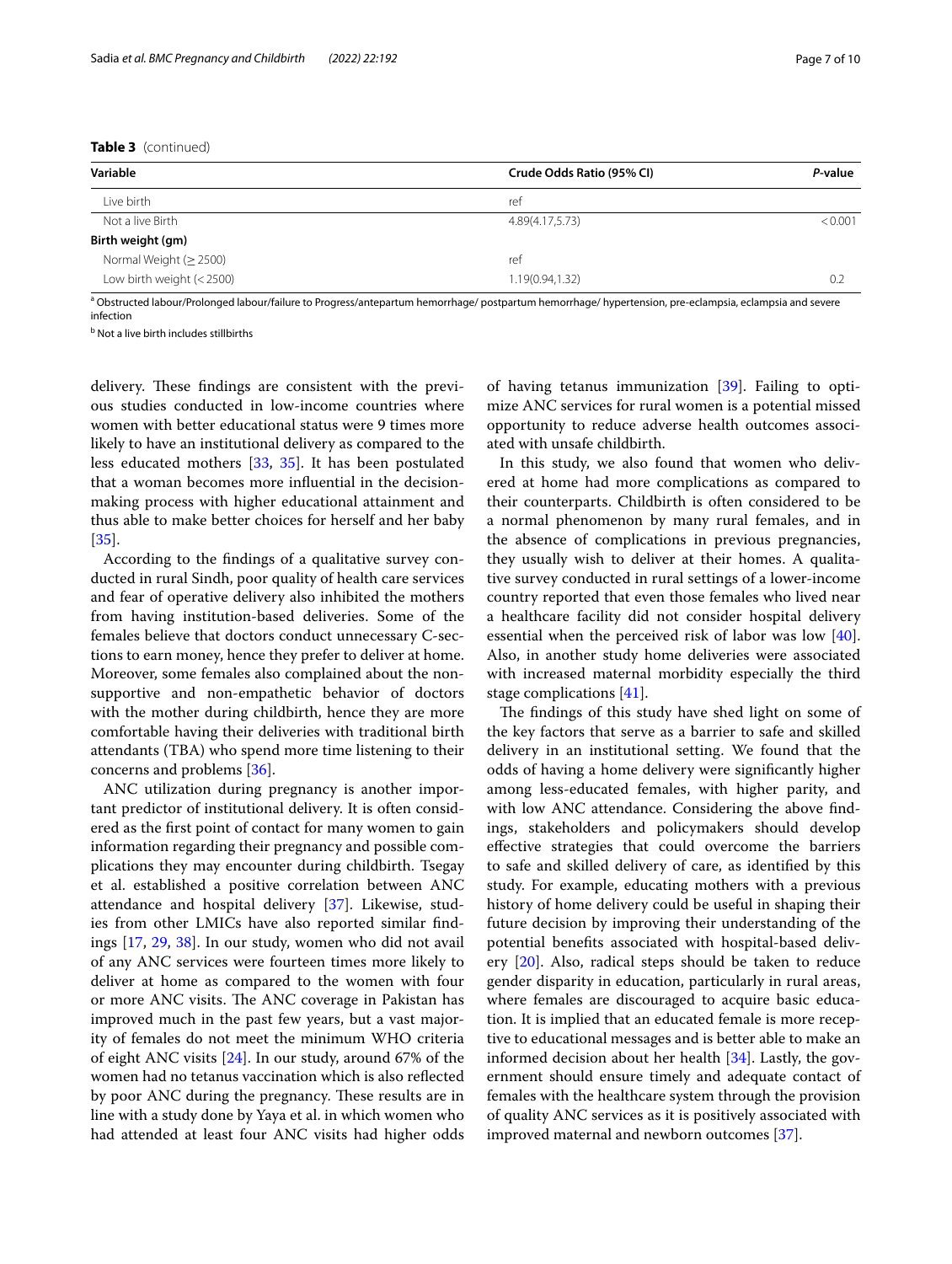<span id="page-7-0"></span>**Table 4** Multivariable Logistic Regression of Socio-demographic, Maternal, Pregnancy and delivery care Factors associated with home delivery, adjusted odds ratios and 95% CI (*n*=4649)

| Variable                                                   | Adjusted OR (95% CI) | <i>p</i> -value |
|------------------------------------------------------------|----------------------|-----------------|
| Socio-demographic Factors                                  |                      |                 |
| Maternal age (years)                                       |                      |                 |
| < 20                                                       | ref                  |                 |
| $20 - 35$                                                  | 1.01 (0.60, 1.53)    | 0.67            |
| > 35                                                       | 1.30 (0.79, 2.14)    | 0.62            |
| <b>Maternal Education</b>                                  |                      |                 |
| Illiterate                                                 | 1.60(1.34, 2.04)     | 0.02            |
| l iterate                                                  | ref                  |                 |
| <b>Maternal Factors</b>                                    |                      |                 |
| BMI ( $kg/m2$ )                                            |                      |                 |
| $18.5 - 23$                                                | ref                  |                 |
| < 18.5                                                     | 1.21 (1.03,2.42)     | < 0.002         |
| >23                                                        | 1.77 (1.64,2.92)     | < 0.002         |
| Maternal Hemoglobin (gm/dl)                                |                      |                 |
| < 8                                                        | 1.04(0.88, 1.31)     | 0.03            |
| $8 - 10$                                                   | 1.18(1.02, 1.36)     | < 0.001         |
| 10.1 and above                                             | ref                  |                 |
| Parity                                                     |                      |                 |
| 0                                                          | ref                  |                 |
| $1 - 2$                                                    | 1.67 (1.37, 2.63)    | 0.06            |
| 3 and above                                                | 1.91 (1.58, 2.32)    | 0.02            |
| <b>History of C-sections</b>                               |                      |                 |
| No                                                         | 2.97 (2.15,4.11)     | < 0.02          |
| Yes                                                        | ref                  |                 |
| Pregnancy and delivery care Factors                        |                      |                 |
| <b>Received ANC during pregnancy</b>                       |                      |                 |
| No ANC                                                     | 14.8 (10.2,21.5)     | < 0.001         |
| $<$ 4 visits                                               | 2.73 (2.32,3.2)      | < 0.001         |
| 4 or more visits                                           | ref                  |                 |
| <b>Calcium supplementation</b>                             |                      |                 |
| No                                                         | 1.48 (1.24,1.76)     | 0.03            |
| Yes                                                        | ref                  |                 |
| Complications in pregnancy and after delivery <sup>a</sup> |                      |                 |
| Yes                                                        | ref                  |                 |
| No                                                         | 0.34(0.12,0.43)      | < 0.001         |

<sup>a</sup> Obstructed labour/Prolonged labour/failure to Progress/antepartum

hemorrhage/ postpartum hemorrhage/ hypertension, pre-eclampsia, eclampsia and severe infection

With more emphasis on facility-based delivery by the experts, more women are now approaching hospitals in LMICs for delivery care. However, the poorly prepared health system is not ready to take the brunt of ever-increasing numbers of women approaching the hospitals, and quality of care has become a major issue in providing optimal care to women and their newborns [[6\]](#page-8-5). Despite the availability of health centers in almost

all administrative areas of the province, previous studies have depicted poor utilization and access to quality maternal care services.

A few limitations of the study need to be noted. As this was secondary data analysis, our study could not explore many of the health system-related factors such as quality and cost of services, availability of drugs and equipment, and training of health care providers. In the SES variable, we don't have data on household income therefore results should be interpreted with caution. Further studies should be conducted in the future to objectively measure healthcare-related factors that may serve as a barrier to institutional delivery in Pakistan. In addition, there was also a chance of recall bias as some of the prenatal and intrapartum information was collected from the mothers after their delivery.

# **Conclusion**

In our study, nearly one-third of the deliveries took place in home settings. Older age, multiparous, less educated females, and those who did not receive antenatal care during their pregnancy were more likely to deliver at home. This study has provided insight into various sociodemographic and maternal factors that are associated with a home as a place of delivery. It is essential to conduct extensive educational interventions for the mothers and their family members regarding the potential benefts of delivering in a safe and skilled environment. Moreover, the provision of comprehensive and quality antenatal care should be ensured as it improves the mothers' health-seeking behavior and helps them make informed decisions about their health and well-being.

#### **Abbreviations**

SBA: Skilled-birth attendance; MNHR: Maternal Newborn Health Registry; LMICs: Low-and middle-income countries; TBAs: Traditional birth attendants; BMI: Body mass index.

#### **Acknowledgements**

We are grateful to the HRP Alliance, and the entire team of Statistical Analysis Workshop held at World Health Organization Headquarters, Geneva, Switzerland for mentoring and giving training for the data analysis for this study. We are also thankful to the dedicated research staff and all the mothers who participated in the study. We are also thankful to the Eastern Mediterranean Hub of HRP Alliance at Aga Khan University to facilitate the data analysis.

#### **Authors' contributions**

AS and SS conceptualized the study. AS, SM, FN, SS, and SN developed the frst draft of the manuscript. AS, SM, and ZS performed statistical analyses. All authors reviewed and approved the fnal manuscript.

## **Funding**

Not applicable.

#### **Availability of data and materials**

The datasets that were analyzed can be access at NICHD data repository (NDASH): <https://dash.nichd.nih.gov/>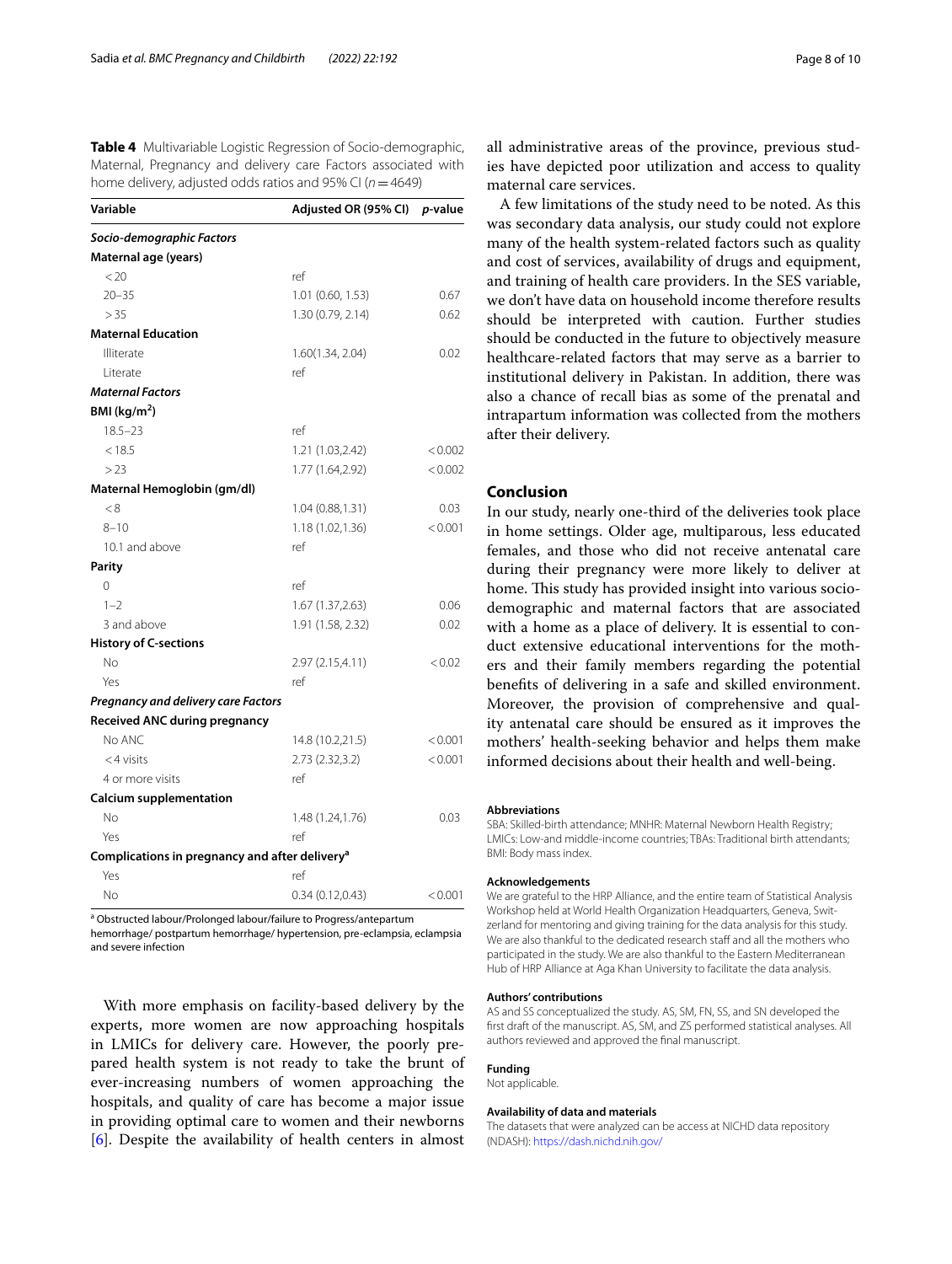## **Declarations**

#### **Ethics approval and consent to participate**

The study was approved by the Ethical Review Committee (ERC) of Aga Khan University. All methods were performed in accordance with the relevant guidelines and regulations of ERC of Aga Khan University. All women provided informed consent for participation in the study including data collection and the follow-up visits at the time of data collection by MNHR research assistants.

#### **Consent for publication**

Not applicable.

#### **Competing interests**

The authors have no competing interests.

Received: 3 June 2021 Accepted: 24 February 2022 Published online: 08 March 2022

#### **References**

- <span id="page-8-0"></span>1. World Health Organization. Trends in maternal mortality 2000 to 2017: Estimates by WHO, UNICEF, UNFPA, World Bank Group, and the United Nations Population Division: executive summary. 2019. p. 1–16. [https://](https://apps.who.int/iris/bitstream/handle/10665/327596/WHO-RHR-19.23-eng.pdf) [apps.who.int/iris/bitstream/handle/10665/327596/WHO-RHR-19.23-eng.](https://apps.who.int/iris/bitstream/handle/10665/327596/WHO-RHR-19.23-eng.pdf) [pdf.](https://apps.who.int/iris/bitstream/handle/10665/327596/WHO-RHR-19.23-eng.pdf) Accessed 1 Sept 2021.
- <span id="page-8-1"></span>2. Doctor HV, Nkhana-Salimu S. Health facility delivery in sub-Saharan Africa: successes, challenges, and implications for the 2030 development agenda. BMC Public Health. 2018;18(1):765.
- <span id="page-8-2"></span>3. Sibiya MN, Ngxongo TSP, Bhengu TJ. Access and utilisation of antenatal care services in a rural community of eThekwini district in KwaZulu-Natal. Intern J Afr Nurs Sci. 2018;8:1–7.
- <span id="page-8-3"></span>4. National Institute of Population Studies (NIPS) [Pakistan] and ICF. Pakistan Maternal Mortality Survey 2019: Key Indicators Report. Islamabad and Rockville: NIPS and ICF; 2020. p. 1-34. [https://dhsprogram.com/pubs/pdf/](https://dhsprogram.com/pubs/pdf/PR128/PR128.pdf) [PR128/PR128.pdf.](https://dhsprogram.com/pubs/pdf/PR128/PR128.pdf) Accessed 22 Aug 2021.
- <span id="page-8-4"></span>5. Sageer R, Kongnyuy E, Adebimpe WO, Omosehin O, Ogunsola EA, Sanni B. Causes and contributory factors of maternal mortality: evidence from maternal and perinatal death surveillance and response in Ogun state, Southwest Nigeria. BMC Pregnancy Childbirth. 2019;19(1):63.
- <span id="page-8-5"></span>6. Banke-Thomas A, Abejirinde I-OO, Ayomoh FI, Banke-Thomas O, Eboreime EA, Ameh CA. The cost of maternal health services in lowincome and middle-income countries from a provider's perspective: a systematic review. BMJ Glob Health. 2020;5(6):e002371.
- <span id="page-8-6"></span>7. Shadoul AF, Akhtar F, Bile KM. Maternal, neonatal and child health in Pakistan: towards the MDGs by moving from desire to reality. EMHJ East Mediterr Health J. 2010;16(Supp.):39-46. [https://apps.who.int/iris/handle/](https://apps.who.int/iris/handle/10665/118020) [10665/118020.](https://apps.who.int/iris/handle/10665/118020)
- <span id="page-8-7"></span>8. Ansari MS, Manzoor R, Siddiqui N, Ahmed AM. Access to comprehensive emergency obstetric and newborn care facilities in three rural districts of Sindh province, Pakistan. Health Res Policy Syst. 2015;13(Suppl 1):55. [https://doi.org/10.1186/s12961-015-0042-7.](https://doi.org/10.1186/s12961-015-0042-7)
- <span id="page-8-8"></span>9. Hill K, Thomas K, AbouZahr C, Walker N, Say L, Inoue M, et al. Estimates of maternal mortality worldwide between 1990 and 2005: an assessment of available data. The Lancet. 2007;370(9595):1311–9.
- <span id="page-8-9"></span>10. Garces A, McClure EM, Espinoza L, Saleem S, Figueroa L, Bucher S, et al. Traditional birth attendants and birth outcomes in low-middle income countries: A review. Semin Perinatol. 2019;43(5):247–51.
- <span id="page-8-10"></span>11. Tuladhar H, Dali SM, Pradhanang V. Complications of home delivery: a retrospective analysis. JNMA J Nepal Med Assoc. 2005;44(159):87–91.
- <span id="page-8-11"></span>12. Buor D, Bream K. An analysis of the determinants of maternal mortality in sub-Saharan Africa. J Womens Health. 2004;13(8):926–38.
- 13. Gabrysch S, Cousens S, Cox J, Campbell OM. The infuence of distance and level of care on delivery place in rural Zambia: a study of linked national data in a geographic information system. PLoS Med. 2011;8(1):e1000394.
- 14. Singh K, Brodish P, Suchindran C. A regional multilevel analysis: can skilled birth attendants uniformly decrease neonatal mortality? Matern Child Health J. 2014;18(1):242–9.
- 15. Goudar SS, Goco N, Somannavar MS, Kavi A, Vernekar SS, Tshefu A, et al. Institutional deliveries and stillbirth and neonatal mortality in the Global Network's Maternal and Newborn Health Registry. Reprod Health. 2020;17(3):179.
- <span id="page-8-12"></span>16. Tura G, Fantahun M, Worku A. The effect of health facility delivery on neonatal mortality: systematic review and meta-analysis. BMC Pregnancy Childbirth. 2013;13(1):18.
- <span id="page-8-13"></span>17. Kife MM, Kesete HF, Gaim HT, Angosom GS, Araya MB. Health facility or home delivery? Factors infuencing the choice of delivery place among mothers living in rural communities of Eritrea. Journal of health, population, and nutrition. 2018;37(1):22.
- 18. Bhattacharyya S, Srivastava A, Roy R, Avan B. Factors infuencing women's preference for health facility deliveries in Jharkhand state. India: A cross sectional analysis. BMC Pregnancy and Childbirth; 2016. p. 16.
- <span id="page-8-14"></span>19. Sarker B, Rahman M, Rahman T, Hossain J, Reichenbach L, Mitra D. Reasons for Preference of Home Delivery with Traditional Birth Attendants (TBAs) in Rural Bangladesh: A Qualitative Exploration. PloS one. 2016;11:e0146161.
- <span id="page-8-15"></span>20. IftikharulHusnain M, Rashid M, Shakoor U. Decision-making for birth location among women in Pakistan: evidence from national survey. BMC Pregnancy Childbirth. 2018;18(1):226.
- <span id="page-8-16"></span>21. Feyissa TR, Genemo GA. Determinants of institutional delivery among childbearing age women in Western Ethiopia, 2013: unmatched case control study. PloS one. 2014;9(5):e97194-e.
- <span id="page-8-17"></span>22. Bose CL, Bauserman M, Goldenberg RL, et al. The Global Network Maternal Newborn Health Registry: a multi-national, community-based registry of pregnancy outcomes. Reprod Health. 2015;12:S1. [https://doi.org/10.](https://doi.org/10.1186/1742-4755-12-S2-S1) [1186/1742-4755-12-S2-S1.](https://doi.org/10.1186/1742-4755-12-S2-S1)
- <span id="page-8-18"></span>23. Tikmani SS, Ali SA, Saleem S, Bann CM, Mwenechanya M, Carlo WA, et al. Trends of antenatal care during pregnancy in low- and middle-income countries: Findings from the global network maternal and newborn health registry. Semin Perinatol. 2019;43(5):297–307.
- <span id="page-8-19"></span>24. National Institute of Population Studies (NIPS) [Pakistan] and ICF. Pakistan Demographic and Health Survey 2017-18. Islamabad and Rockville: NIPS and ICF; 2019. <https://dhsprogram.com/pubs/pdf/FR354/FR354.pdf>. Accessed 22 Aug 2021.
- <span id="page-8-20"></span>25. Kozhimannil KB, Interrante JD, Henning-Smith C, Admon LK. Rural-Urban Diferences In Severe Maternal Morbidity And Mortality In The US, 2007–15. Health Aff (Millwood). 2019:38(12):2077–85.
- <span id="page-8-21"></span>26. Houweling TA, Ronsmans C, Campbell OM, Kunst AE. Huge poor-rich inequalities in maternity care: an international comparative study of maternity and child care in developing countries. Bull World Health Organ. 2007;85(10):745–54.
- <span id="page-8-22"></span>27. Garg R, Shyamsunder D, Singh T, Singh PA. Study on delivery practices among women in rural Punjab. Role of Medical Personnel in Promoting Appropriate Infant and Young Child Feeding. 2010;33(1):23–33.
- <span id="page-8-24"></span>28. Parveen Z, Sadiq M, Abbas F, Amir-Ud-Din R. Correlates of home and hospital delivery in Pakistan. JPMA The Journal of the Pakistan Medical Association. 2017;67(8):1166–72.
- <span id="page-8-23"></span>29. Dhakal PMS, Shrestha MMS, Baral DMS, Pathak SMD. Factors Afecting the Place of Delivery among Mothers Residing in Jhorahat VDC, Morang. Nepal International journal of community based nursing and midwifery. 2018;6(1):2–11.
- <span id="page-8-25"></span>30. Moindi RO, Ngari MM, Nyambati VCS, Mbakaya C. Why mothers still deliver at home: understanding factors associated with home deliveries and cultural practices in rural coastal Kenya, a cross-section study. BMC Public Health. 2016;16(1):114.
- <span id="page-8-26"></span>31. Navaneetham K, Dharmalingam A. Utilization of maternal health care services in Southern India. Soc Sci Med. 2002;55(10):1849–69.
- <span id="page-8-27"></span>32. Ekele BA, Tunau KA. Place of delivery among women who had antenatal care in a teaching hospital. Acta Obstet Gynecol Scand. 2007;86(5):627–30.
- <span id="page-8-28"></span>33. Gebregziabher NK, Zeray AY, Abtew YT, Kinfe TD, Abrha DT. Factors determining choice of place of delivery: analytical cross-sectional study of mothers in Akordet town, Eritrea. BMC Public Health. 2019;19(1):924.
- <span id="page-8-29"></span>34. Hahn RA, Truman BI. Education Improves Public Health and Promotes Health Equity. International journal of health services : planning, administration, evaluation. 2015;45(4):657–78.
- <span id="page-8-30"></span>35. Belay A, Sendo E. Factors determining choice of delivery place among women of child bearing age in Dega Damot District, North West of